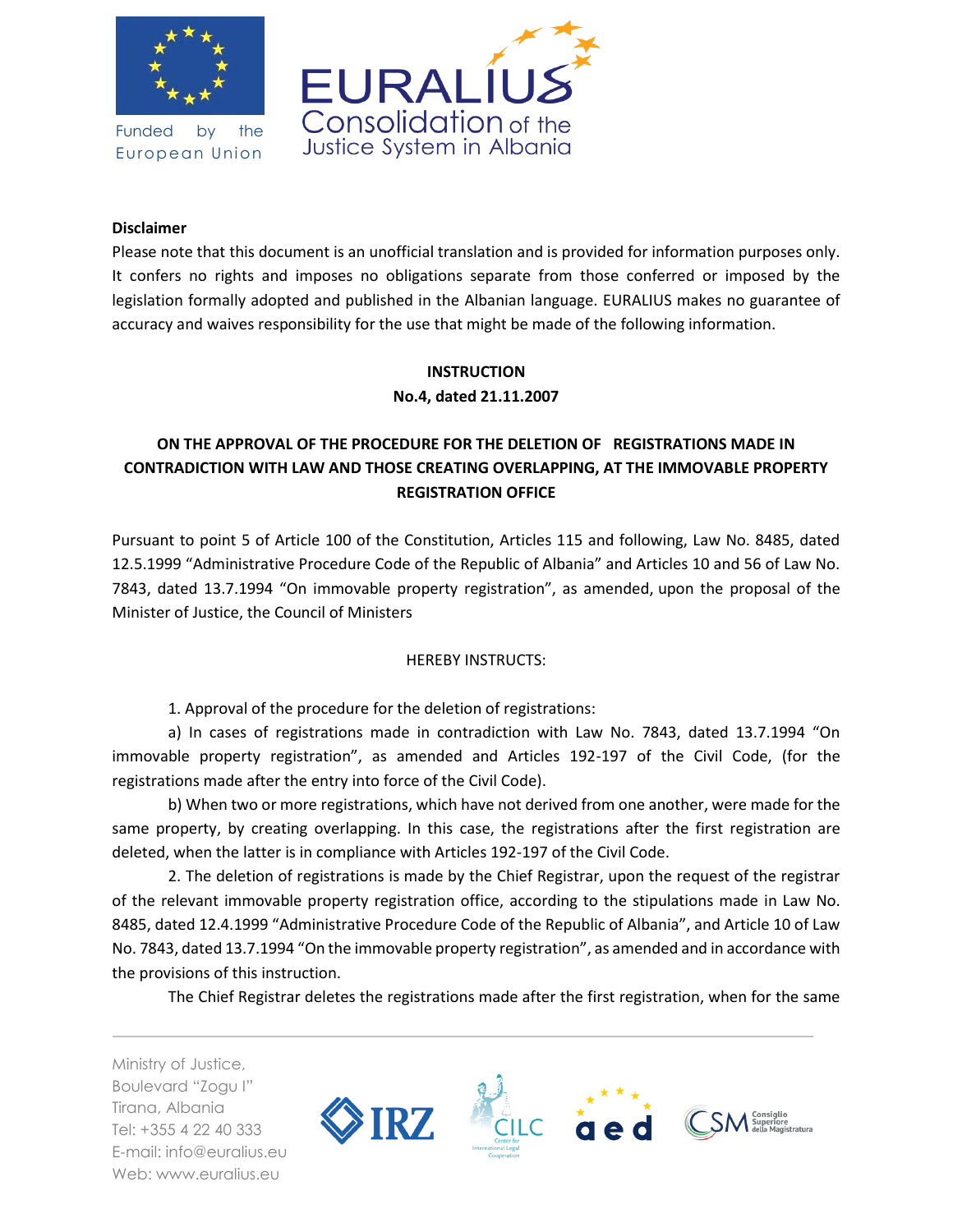

property there is more than one registration, despite the fact that for each of them, after the registration at origin (for the first time of the ownership title) one or more transactions were made, partially or for all of the property, and regardless of one or all of these registrations were made in the registers of the former mortgage or registers created by the immovable registration offices.

3. The identification of the above cases of registrations is mainly made by the registrar, by the employees of immovable property registration offices, during the examination or processing of the documentation, pursuant to the recommendations given in the control reports, conducted by state control bodies or at the request of the parties affected by these registrations. Employees of property registration offices are obliged, each time, to examine documentation, process the practices applied by citizens at counters, provide or perform a service as provided in Law No. 7843, dated 13.7.1994 "On immovable property registration", as amended, verify whether there are any conditions of unlawfulness for the respective property registration, as defined in points 1 and 2 of this instruction. If it results so, then the case is referred to the registrar in written form detailing the circumstances and the legal cause of the unlawfulness. Otherwise, the corresponding note according to point 7 of this instruction is made, indicating the lack of overlapping or unlawfulness, the date and the author of the verification. This note becomes part of the file and is subject to subsequent eventual verifications.

In cases when the identification of the unlawfulness is made through the request of the interested parties that may be affected by it, the registrar, in addition to the verification procedure provided in point 4 of this instruction, verifies the applicant's legitimacy if he/she is a holder of a registration in the quality of the owner, state subject, having the administration or ownership or the lawyer of the state. The application is submitted in writing, according to the template form, approved by the Chief Registrar.

4. In cases when the registrar has been informed according to point 3 of this instruction and has identified the unlawfulness, according to point 2 of this instruction, he/she must perform the following actions:

a) Verifies the elements of the case observed, the act of registration (s) made, for the purpose of fulfilling the conditions of registration, as defined in the Law no.7843, dated 13.7.1994 "On immovable property registration", as amended and Articles 192-197 of the Civil Code.

b) Verifies in the register, evidences and specifies the chronological order of the property registration at the IPRO, depending on the order of submission of the legal documentation in this office, for the cases of overlapping, regardless of when the title of ownership was drawn up or issued and when the notes were made in the register.

Then, the registrar performs the following actions:

i) Specifies which of the registrations resulting in overlapping was first made in time and fulfills the requirements set forth in Law No. 7843, dated 13.7.1994 "On immovable property registration", as amended and Articles 192-197 of the Civil Code.

ii) Verifies the clearly overlapped part or parts and determines the parts that remain after this verification in area and boundaries.

iii) Verifies whether a judicial process is ongoing for these registrations, where his/her office is called as a party. Verification is made at the protocol of the respective immovable property registration

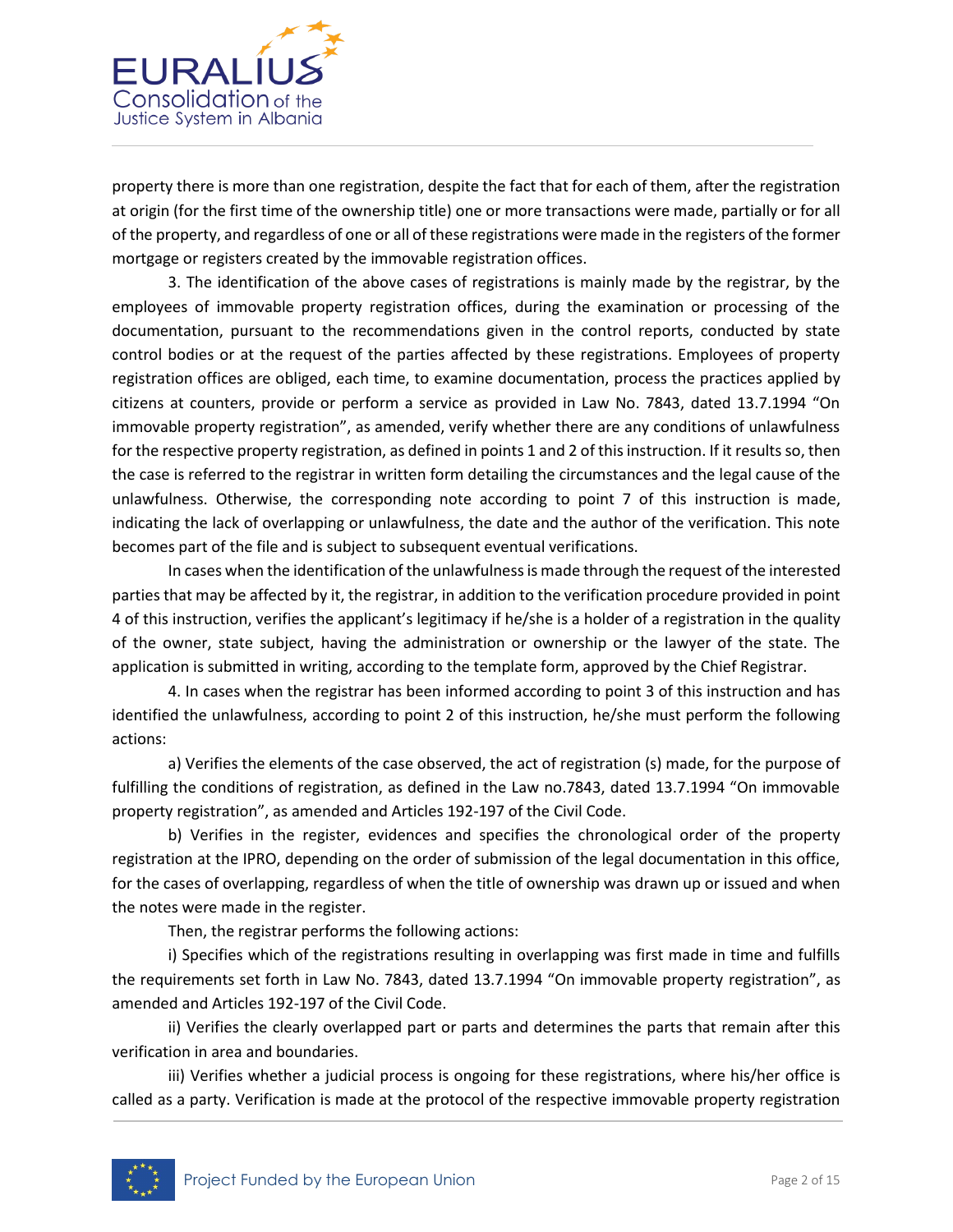

office.

The Registrar shall make the verification process under this point no later than 30 days from the date of information, by submitting the application, the notification made by the employees of the respective office, the findings by state control bodies or by the registrar on his/her own.

5. At the end of this process, the registrar shall prepare a reasoned decision, in accordance with Appendix 1, attached to this instruction, requiring the registrar, where applicable, the deletion of:

a) the registration when he/she notes that the act of registration was made in violation of Law No. 7843, dated 13.7.1994 "On immovable property registration", as amended and/or Articles 192-197 of the Civil Code, for actions performed after 1 November 1994, even when it does not create overlapping with any other property;

b) overlapped parts of the property, in the case of overlapping of ulterior registrations, which do not derive from the first completed registration, meeting the requirements set forth in Law No. 7843, dated 13.7.1994 "On immovable property registration", as amended and Articles 192-197 of the Civil Code, and makes the division of property, which is not overlapped;

c) any other consequent registration resulting from these ulterior overlapped registrations for that part included in the overlapped part according to letter "a", until the elimination of any possible eventual overlaps;

ç) previous registrations, which do not even meet the requirements of Articles 192-197 of the Civil Code, only for the overlapped parts of the property, and makes the division of the property share that is not overlapped. It also requires the deletion of any other subsequent registration, resulting from letter "b" of this point;

d) both overlapped registrations in the cases of letter "a" of this point.

6. The Registrar notifies the interested party/ies no later than 10 days from the day on which he/she has sent his/her decision to the Chief Registrar, through the "answer-received" postal service, at their address, according to the provisions of Decision No. 24, dated 19.1.2007 of the Council of Ministers "On the procedure of issuing documents by some immovable property registration offices and amendments to their tariffs", or by displaying an announcement at the local office and the administrative unit with a term of 10 days. The notice, having attached a copy of the decision of the registrar, also highlights the right to submit, at the Chief Registrar, within a 30-day term all the documents deemed necessary by them.

Confirmation of receipt is made according to the procedures determined in the Civil Procedure Code, in the section of notifications and in the Administrative Procedure Code and is deposited in the respective file.

7. Immediately upon the completion of such actions and confirmation of receipt, the Registrar makes the suspension of the registration, by making notes along the register in the "Notes" column, for registrations made in the books of the former mortgage and in the "E" section of the card, for the properties registered in the registers created by the immovable property registration offices. The note contains the number and date of the decision, and a brief description of its content, which is valid until its approval or repeal by the Chief Registrar. Suspension does not extend over the part of the divided

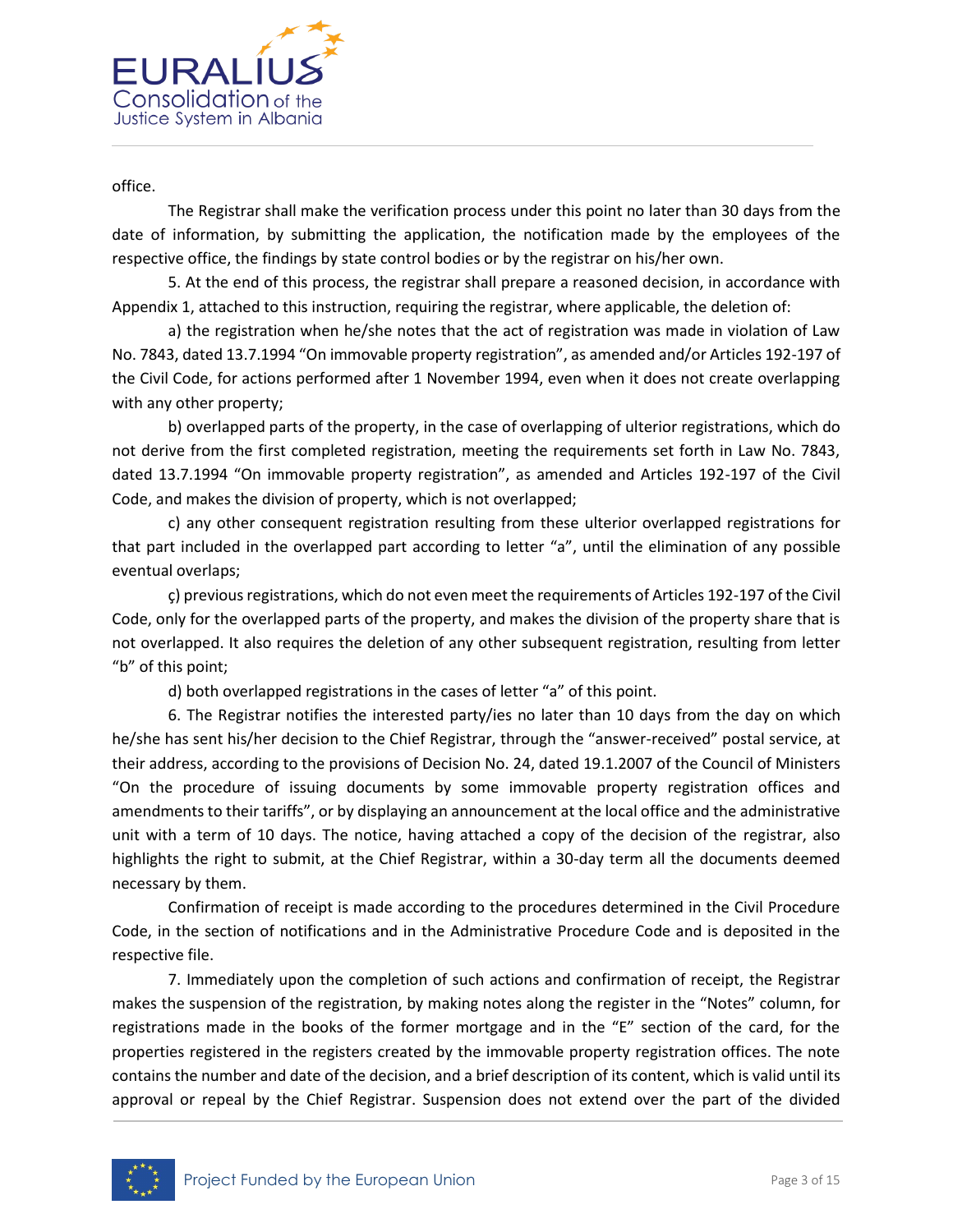

property, which has no overlapping.

8. No later than 10 days from taking the decision of suspension, the registrar delivers to the Chief Registrar, the relevant file, which contains:

a) the relevant documentation of the registration, which is deemed null and void;

b) the relevant documentation of each property, which is overlapped;

c) documentation drafted in accordance with point 4 of this instruction;

ç) copies of notifications, confirmation or announcement according to point 6 of this instruction;

d) photocopies of the register, where suspension of actions were made according to point 7 of this instruction.

9. The Chief Registrar, after receiving the file, according to point 8 of this instruction, within 24 hours, transfers it for examination to the appeal sector. The Chief Registrar may also assign specialists of other sectors, for the examination of files of overlapping, who shall work under the conduct of the appeal sector. Such examination shall be made within the term of no more than 20 days from the date of request's receipt. The appeal sector makes the following actions:

a) conducts an administrative investigation, examining all the fascicle prepared by the registrar, according to point 8 and the evidence submitted by the parties during the time of examining this process;

b) holds a hearing session with the parties or their representatives, only if such an action is deemed necessary by him/her, in order to be clarified about the actions or the documentation;

c) gives the parties no more than 5 days available to submit the documentation unified with the original, in case they are photocopies or any additional evidence.

Conduct of the procedures provided in letters "b" and "c" is not indispensable and does not affect the regular investigational process. Failure to submit documents according to letter "c", within the term, does not inhibit the chief registrar to take a decision, assessing such attitude in conformity with other evidence.

10. Within the above term, the appeal sector prepares the legal evaluation and drafts the relevant draft decision, signed by this sector, which shall be reviewed within 48 hours by the deputy chief registrar in charge with the appeal, who then passes the file to the Chief Registrar.

11. The Chief Registrar reviews the file and after verifying that this case is not subject to judicial review where IPRO is a party, within the general 30-day term from the receipt of the request, takes a decision, pursuant to the Administrative Procedure Code and Article 10 of Law No. 7843, dated 13.7.1994, as amended, according to Annex 2, attached to this instruction. The Chief Registrar, as appropriate, decided for the full or partial approval of the decision of the registrar or his/her disapproval.

When the deletion of one or more registrations is approved in the decision, it shall also comply with the provisions of letters "a", "b", "c" "c" or "d" of point 5 of this instruction. In the case of partial approval or disapproval of the decision of the registrar, the Chief Registrar shall also order the removal of the suspension for those parts of registrations for which no decision has been taken for deletion.

The decision of the Chief Registrar shall be notified to the interested party/es within 10 days and confirmation of the notification receipt shall be deposited in the relevant file. A copy of the decision is notified to the State Advocacy Office and to the Ministry of Economy, Trade and Energy.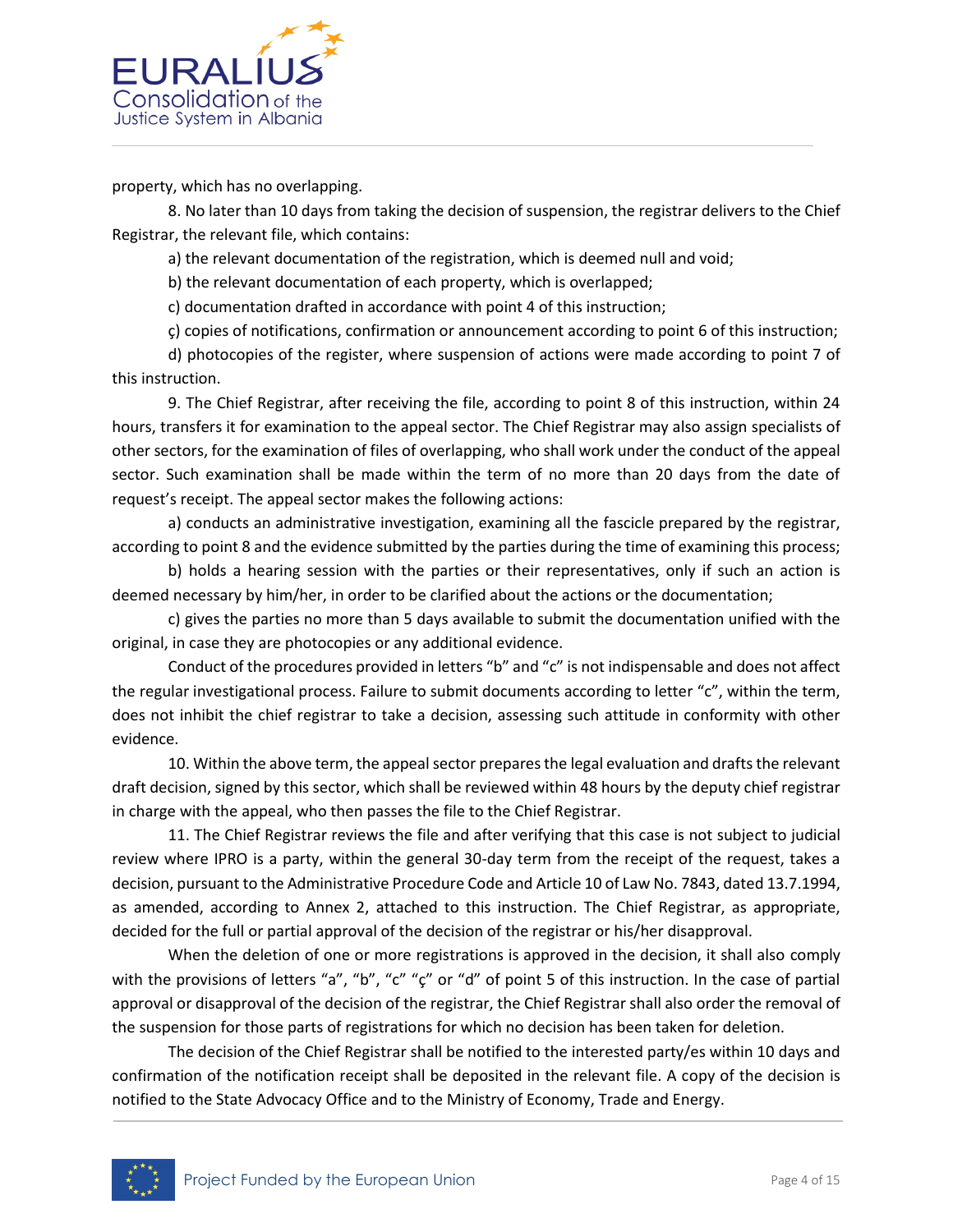

12. The Chief Registrar's decision shall, within 24 hours, be sent to the registrar for immediate execution. The suspension measure set out according to point 7 of this instruction loses power even if the Chief Registrar has not given a decision within the foreseen timeframe.

Execution of the decision of the Chief Registrar to delete one or several registrations (fully or partially) by the registrar shall be done by making notes in registers, in the relevant columns or sections, according to the provisions of point 7 of this instruction, referring to the number and date of the decision, without deleting and disposing of, in any case, the registrations or notes that are subject to deletion. Deletion is considered made at the time of registrations and notes in registers by the registrar.

Registrations, for which deletion was decided, according to the above procedure, are considered to have never existed and do not incur any administrative obligation for the immovable property registration office. They do not serve as a basis for the demand/provision of any services anticipated in the law on immovable property registration and may not serve to make any transactions or legal actions on the property or other real rights that they indicate.

13. Against the decision of the Chief Registrar, the interested parties, which are part of the process, may appeal at Tirana Judicial District Court within 30 days of receipt of the notification.

14. The immovable property registration office shall be in charge for the execution of this instruction.

This instruction shall enter into force after its publication in the Official Journal.

PRIME MINISTER **Sali Berisha**

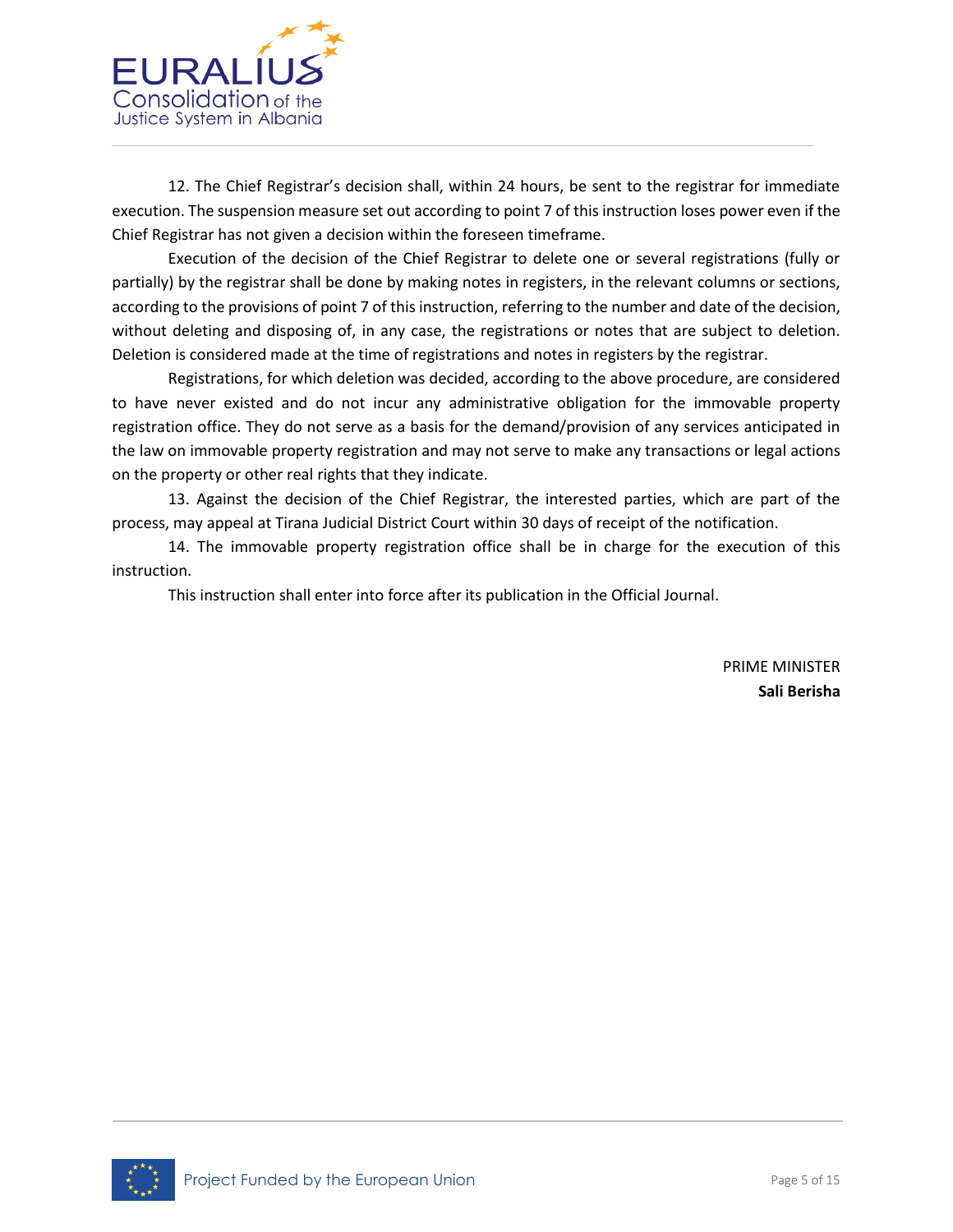

**APPENDIX 1**



## **REPUBLIC OF ALBANIA MINISTRY OF JUSTICE**

## **IMMOVABLE PROPERTY REGISTRATION OFFICE \_\_\_\_\_\_\_\_\_\_\_\_\_\_\_\_\_\_\_**

*Address: Tel:, Fax:*

### **DECISION**

**No.\_\_\_\_\_\_\_, dated, \_\_\_\_\_\_\_\_**

### **ON THE DELETION OF IMMOVABLE PROPERTY ILLEGAL REGISTRATIONS**

Today as of date  $\frac{1}{\sqrt{2}}$ , pursuant to Article 10 of Law No. 7843, dated 13.7.1994 "On immovable property registration", as amended, Articles 192-197, Law No. 7850, dated 29.04.1994 "Civil Code of the Republic of Albania", Law No. 8485, dated 12.05.1999 "Administrative Procedure Code of the Republic of Albania", Article 22, Law No. 9701, dated 02.04.2007 "On some addenda and amendments to Law No. 7843, dated 13.7.1994 "On immovable property registration", as amended," Instruction No. 1, dated 31.01.2007 of the Council of Ministers "On the registration procedures in the immovable property registration offices", in the quality of the Registrar of the immovable property registration office of \_\_\_\_\_\_\_\_\_\_\_\_\_\_\_\_\_\_\_ district, I took under review the registrations made of immovable properties in

the register, pertaining to the subject/subjects.

#### **Subject/subjects:**

*(Generalities of the subject having registered immovable property, and the address declared)*

**\_\_\_\_\_\_\_\_\_\_\_\_\_\_\_\_\_\_\_\_\_\_\_\_\_\_\_\_\_\_\_\_\_\_\_\_\_\_\_\_\_\_\_\_\_\_\_\_\_\_\_\_\_\_\_\_\_\_\_\_\_\_\_\_\_\_\_\_\_\_\_\_\_\_\_\_**

**\_\_\_\_\_\_\_\_\_\_\_\_\_\_\_\_\_\_\_\_\_\_\_\_\_\_\_\_\_\_\_\_\_\_\_\_\_\_\_\_\_\_\_\_\_\_\_\_\_\_\_\_\_\_\_\_\_\_\_\_\_\_\_\_\_\_\_\_\_\_\_\_\_\_\_**

#### **With immovable property:**

*(property's information from the card, such as: number of the cadastral zone, property number, volume, page, address of property, etc.)*

#### **Identification source:**

Examination of the above data is based on:

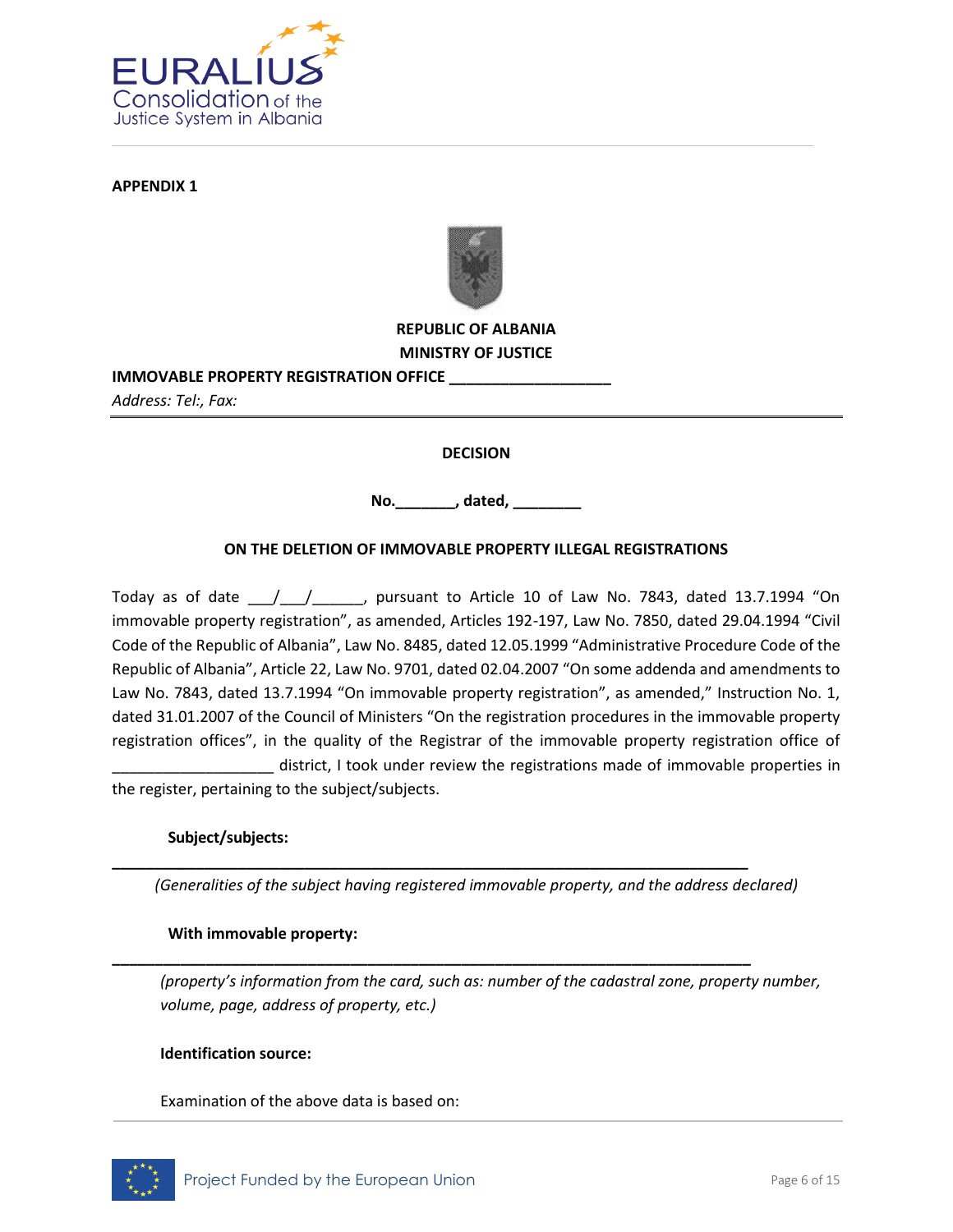

### *(one or more of the following cases)*

a) identification, mainly by me;

- b) application of the party/parties affected by these registrations;
- c) information by the office employees during the review or processing of the documentation;

\_\_\_\_\_\_\_\_\_\_\_\_\_\_\_\_\_\_\_\_\_\_\_\_\_\_\_\_\_\_\_\_\_\_\_\_\_\_\_\_\_\_\_\_\_\_\_\_\_\_\_\_\_\_\_\_\_\_\_\_\_\_\_\_\_

\_\_\_\_\_\_\_\_\_\_\_\_\_\_\_\_\_\_\_\_\_\_\_\_\_\_\_\_\_\_\_\_\_\_\_\_\_\_\_\_\_\_\_\_\_\_\_\_\_\_\_\_\_\_\_\_\_\_\_\_\_\_\_\_\_

ç) reports of the control conducted by state control bodies.

After reviewing and verifying the elements of the noted case and after conducting the relevant procedural actions, such as:

\_\_\_\_\_\_\_\_\_\_\_\_\_\_\_\_\_\_\_\_\_\_\_\_\_\_\_\_\_\_\_\_\_\_\_\_\_\_\_\_\_\_\_\_\_\_\_\_\_\_\_\_\_\_\_\_\_\_\_\_\_\_\_\_\_\_\_\_\_\_\_\_\_\_\_\_\_\_\_\_\_\_\_\_\_

pursuant to Law No. 7843, dated 13.7.1994 "On immovable property registration", as amended,

### **I HEREBY NOTE THAT:**

#### **I. FACTS ON WHICH THE REGISTRATION IS BASED**

\_\_\_\_\_\_\_\_\_\_\_\_\_\_\_\_\_\_\_\_\_\_\_\_\_\_\_\_\_\_\_\_\_\_\_\_\_\_\_\_\_\_\_\_\_\_\_\_\_\_\_\_\_\_\_\_\_\_\_\_\_\_\_\_\_\_\_\_\_\_\_\_\_\_\_\_\_\_\_\_\_\_\_\_\_

\_\_\_\_\_\_\_\_\_\_\_\_\_\_\_\_\_\_\_\_\_\_\_\_\_\_\_\_\_\_\_\_\_\_\_\_\_\_\_\_\_\_\_\_\_\_\_\_\_\_\_\_\_\_\_\_\_\_\_\_\_\_\_\_\_\_\_\_\_\_\_\_\_\_\_\_\_\_\_\_\_\_\_\_\_ \_\_\_\_\_\_\_\_\_\_\_\_\_\_\_\_\_\_\_\_\_\_\_\_\_\_\_\_\_\_\_\_\_\_\_\_\_\_\_\_\_\_\_\_\_\_\_\_\_\_\_\_\_\_\_\_\_\_\_\_\_\_\_\_\_\_\_\_\_\_\_\_\_\_\_\_\_\_\_\_\_\_\_\_\_ \_\_\_\_\_\_\_\_\_\_\_\_\_\_\_\_\_\_\_\_\_\_\_\_\_\_\_\_\_\_\_\_\_\_\_\_\_\_\_\_\_\_\_\_\_\_\_\_\_\_\_\_\_\_\_\_\_\_\_\_\_\_\_\_\_\_\_\_\_\_\_\_\_\_\_\_\_\_\_\_\_\_\_\_\_ \_\_\_\_\_\_\_\_\_\_\_\_\_\_\_\_\_\_\_\_\_\_\_\_\_\_\_\_\_\_\_\_\_\_\_\_\_\_\_\_\_\_\_\_\_\_\_\_\_\_\_\_\_\_\_\_\_\_\_\_\_\_\_\_\_\_\_\_\_\_\_\_\_\_\_\_\_\_\_\_\_\_\_\_\_ \_\_\_\_\_\_\_\_\_\_\_\_\_\_\_\_\_\_\_\_\_\_\_\_\_\_\_\_\_\_\_\_\_\_\_\_\_\_\_\_\_\_\_\_\_\_\_\_\_\_\_\_\_\_\_\_\_\_\_\_\_\_\_\_\_\_\_\_\_\_\_\_\_\_\_\_\_\_\_\_\_\_\_\_\_ \_\_\_\_\_\_\_\_\_\_\_\_\_\_\_\_\_\_\_\_\_\_\_\_\_\_\_\_\_\_\_\_\_\_\_\_\_\_\_\_\_\_\_\_\_\_\_\_\_\_\_\_\_\_\_\_\_\_\_\_\_\_\_\_\_\_\_\_\_\_\_\_\_\_\_\_\_\_\_\_\_\_\_\_\_ \_\_\_\_\_\_\_\_\_\_\_\_\_\_\_\_\_\_\_\_\_\_\_\_\_\_\_\_\_\_\_\_\_\_\_\_\_\_\_\_\_\_\_\_\_\_\_\_\_\_\_\_\_\_\_\_\_\_\_\_\_\_\_\_\_\_\_\_\_\_\_\_\_\_\_\_\_\_\_\_\_\_\_\_\_ \_\_\_\_\_\_\_\_\_\_\_\_\_\_\_\_\_\_\_\_\_\_\_\_\_\_\_\_\_\_\_\_\_\_\_\_\_\_\_\_\_\_\_\_\_\_\_\_\_\_\_\_\_\_\_\_\_\_\_\_\_\_\_\_\_\_\_\_\_\_\_\_\_\_\_\_\_\_\_\_\_\_\_\_\_ \_\_\_\_\_\_\_\_\_\_\_\_\_\_\_\_\_\_\_\_\_\_\_\_\_\_\_\_\_\_\_\_\_\_\_\_\_\_\_\_\_\_\_\_\_\_\_\_\_\_\_\_\_\_\_\_\_\_\_\_\_\_\_\_\_\_\_\_\_\_\_\_\_\_\_\_\_\_\_\_\_\_\_\_\_ \_\_\_\_\_\_\_\_\_\_\_\_\_\_\_\_\_\_\_\_\_\_\_\_\_\_\_\_\_\_\_\_\_\_\_\_\_\_\_\_\_\_\_\_\_\_\_\_\_\_\_\_\_\_\_\_\_\_\_\_\_\_\_\_\_\_\_\_\_\_\_\_\_\_\_\_\_\_\_\_\_\_\_\_\_

*(Present all the facts that appear in the relevant case and the accompanying documentation in a clear way, etc. Clearly determine the overlapped part or parts remained in area and boundaries, the order of registration at the IPRO.*

#### **II. APPLICABLE LAW**

*(Mention the provisions of legal and sub-legal acts in an appropriate manner, based on which you will give the decision by writing all the parts of these provisions.)*



\_\_\_\_\_\_\_\_\_\_\_\_\_\_\_\_\_\_\_\_\_\_\_\_\_\_\_\_\_\_\_\_\_\_\_\_\_\_\_\_\_\_\_\_\_\_\_\_\_\_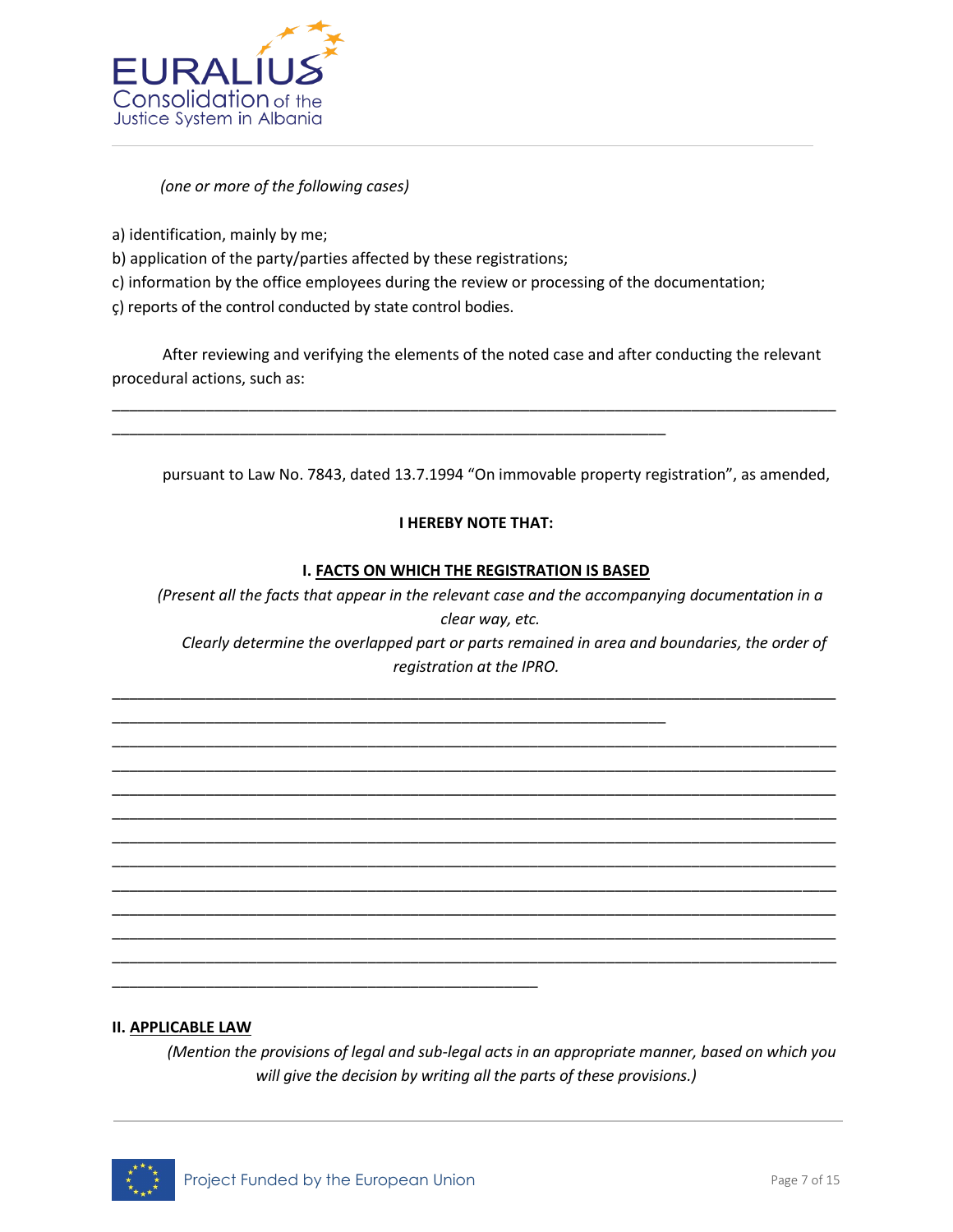

#### **III. LEGAL ANALYSIS OF FACTS**

(Give all the arguments and your reasoning related to compliance or not with the applicable law of the registrations made in the registration file.)

#### IV. CONCLUSION

(Present a brief conclusion if you accept or not the registration status, fully or partially, after the legal analysis of facts that you have made.)

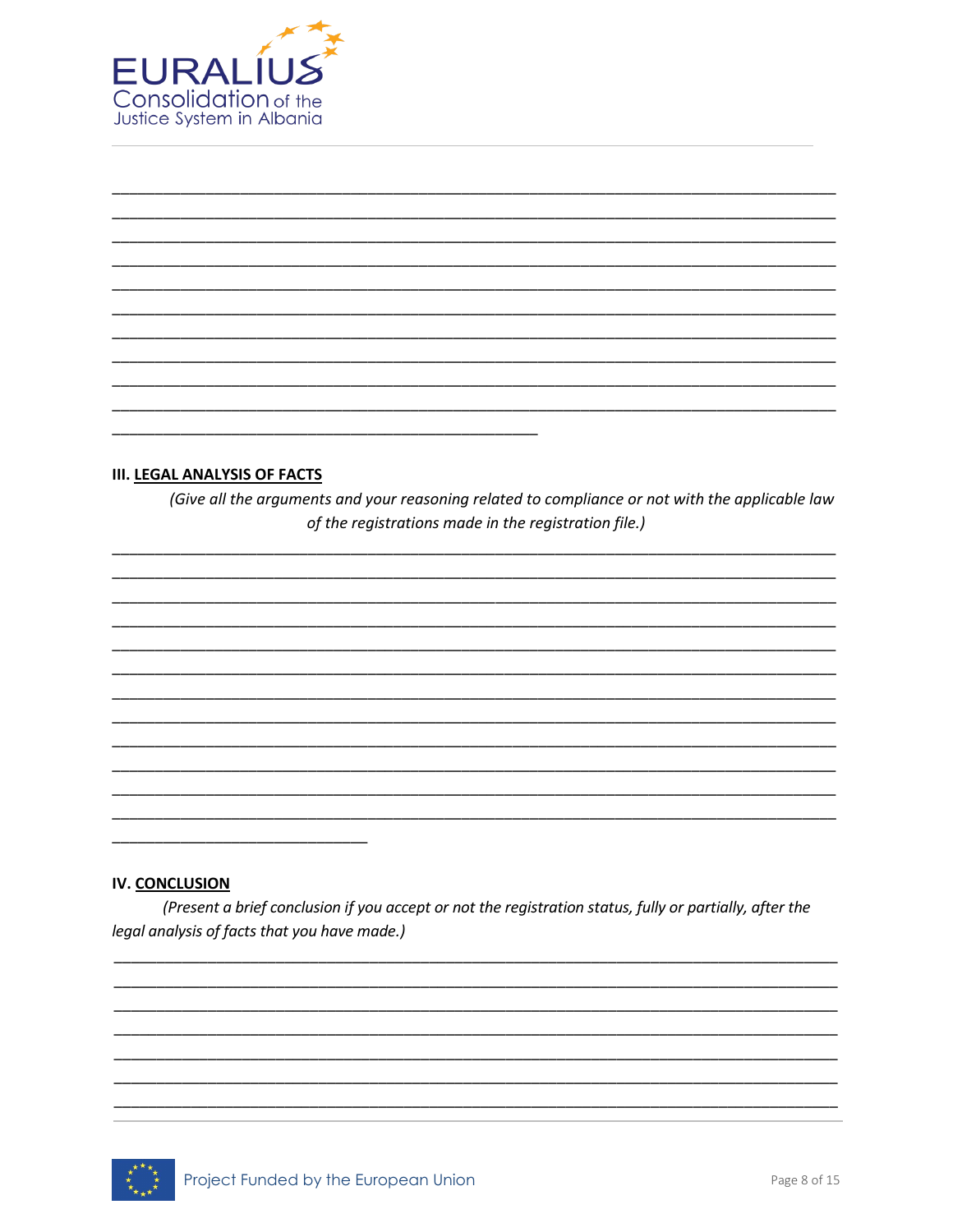

#### **FOR THESE REASONS**,

\_\_\_\_\_\_\_\_\_\_\_\_\_\_\_\_\_\_\_\_\_\_\_\_\_\_\_\_\_\_\_\_\_\_\_\_\_\_\_\_\_\_\_\_\_\_\_\_\_\_\_\_\_\_\_\_\_\_\_\_\_\_\_\_\_\_\_\_\_\_\_\_\_\_\_\_\_\_\_\_\_\_\_\_\_ \_\_\_\_\_\_\_\_\_\_\_\_\_\_\_\_\_\_\_\_\_\_\_\_\_\_\_\_\_\_\_\_\_\_\_\_\_\_\_\_\_\_\_\_\_\_\_\_\_\_\_\_\_\_\_\_\_\_\_\_\_\_\_\_\_\_\_\_\_\_

based on the above and pursuant to Article 10 of Law No. 7843, dated 13.7.1994 "On immovable property registration", as amended, Law no. 8485, dated 12.05.1999 "Administrative Procedure Code of the Republic of Albania", in the quality of the Registrar of the immovable property registration office of  $\blacksquare$  district,

#### **I DECIDED:**

a) To ask the Chief Registrar the deletion of the following registration/registrations made in violation of law

\_\_\_\_\_\_\_\_\_\_\_\_\_\_\_\_\_\_\_\_\_\_\_\_\_\_\_\_\_\_\_\_\_\_\_\_\_\_\_\_\_\_\_\_\_\_\_\_\_\_\_\_\_\_\_\_\_\_\_\_\_\_\_\_\_\_\_\_\_\_\_\_\_\_\_\_\_\_\_\_\_\_\_\_\_

\_\_\_\_\_\_\_\_\_\_\_\_\_\_\_\_\_\_\_\_\_\_\_\_\_\_\_\_\_\_\_\_\_\_\_\_\_\_\_\_\_\_\_\_\_\_\_\_\_\_\_\_\_\_\_\_\_\_\_\_\_\_\_\_\_

\_\_\_\_\_\_\_\_\_\_\_\_\_\_\_\_\_\_\_\_\_\_\_\_\_\_\_\_\_\_\_\_\_\_\_\_\_\_\_\_\_\_\_\_\_\_\_\_\_\_\_\_\_\_\_\_\_\_\_\_\_\_\_\_\_

\_\_\_\_\_\_\_\_\_\_\_\_\_\_\_\_\_\_\_\_\_\_\_\_\_\_\_\_\_\_\_\_\_\_\_\_\_\_\_\_\_\_\_\_\_\_\_\_\_\_\_\_\_\_\_\_\_\_\_\_\_\_\_\_\_\_\_\_\_\_\_\_\_\_\_

*(full and accurate description of the property, including the relevant area and boundaries according to the legal documentation),*

in charge of the subject/subjects

*(Generalities of the subject/subjects. In case of its legal heir/s, to be also mentioned the number and the date of the heritage proof and the pertaining parts of each one, enumerated as per the heritage proof),*

\_\_\_\_\_\_\_\_\_\_\_\_\_\_\_\_\_\_\_\_\_\_\_\_\_\_\_\_\_\_\_\_\_\_\_\_\_\_\_\_\_\_\_\_\_\_\_\_\_\_\_\_\_\_\_\_\_\_\_\_\_\_\_\_\_\_\_\_\_\_\_\_\_\_\_\_\_\_\_\_\_\_\_\_\_

b) The alignment plan is attached to the decision according to the relevant conventional signs.

c) The decision is drawn up in (6) copies.

*(2 copies remain at the protocol of the institution, 1 copy is delivered to the Chief Registrar, 1 copy is delivered immediately and no later than 10 days to the subject from the protocol office, 1 copy to the State Advocacy and 1 copy to the Ministry of Economy, Trade and Energy.)*

ç) The decision is notified to the party subjects when there are several such ones and to the interested third parties who have set limitations or burden on the part or parts of the property that are subject to deletion.

It was announced on  $\underline{\hspace{1cm}}$  / \_\_\_\_\_\_.

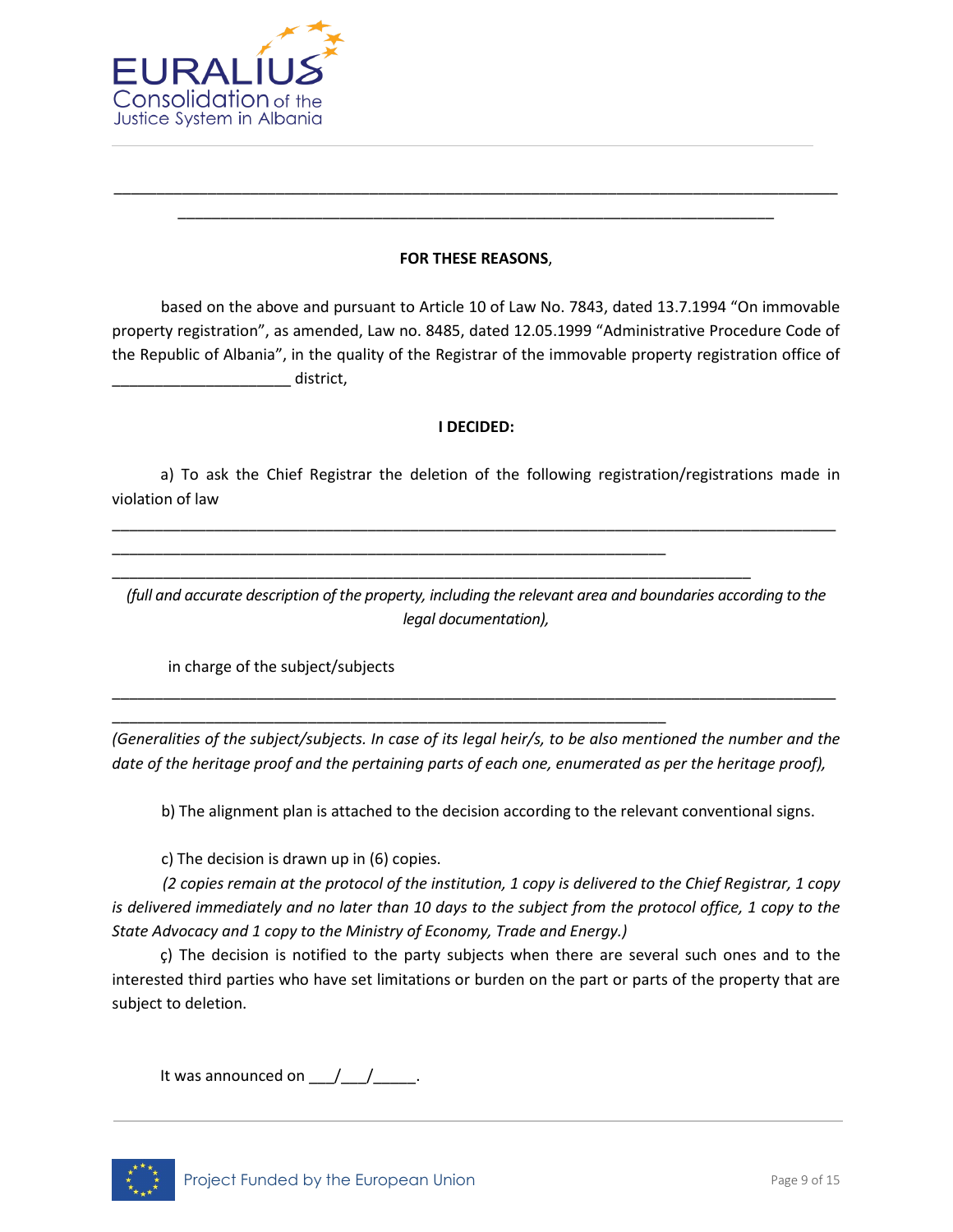

**REGISTRAR OF THE IMMOVABLE PROPERTY REGISTRATION OFFICE OF \_\_\_\_\_\_\_\_\_\_\_\_\_\_\_\_\_\_\_\_\_\_\_\_\_\_ DISTRICT**

> *\_\_\_\_\_\_\_\_\_\_\_\_\_\_\_\_\_\_\_\_\_\_\_\_\_\_\_\_\_\_\_ (Name, surname, signature, seal)*

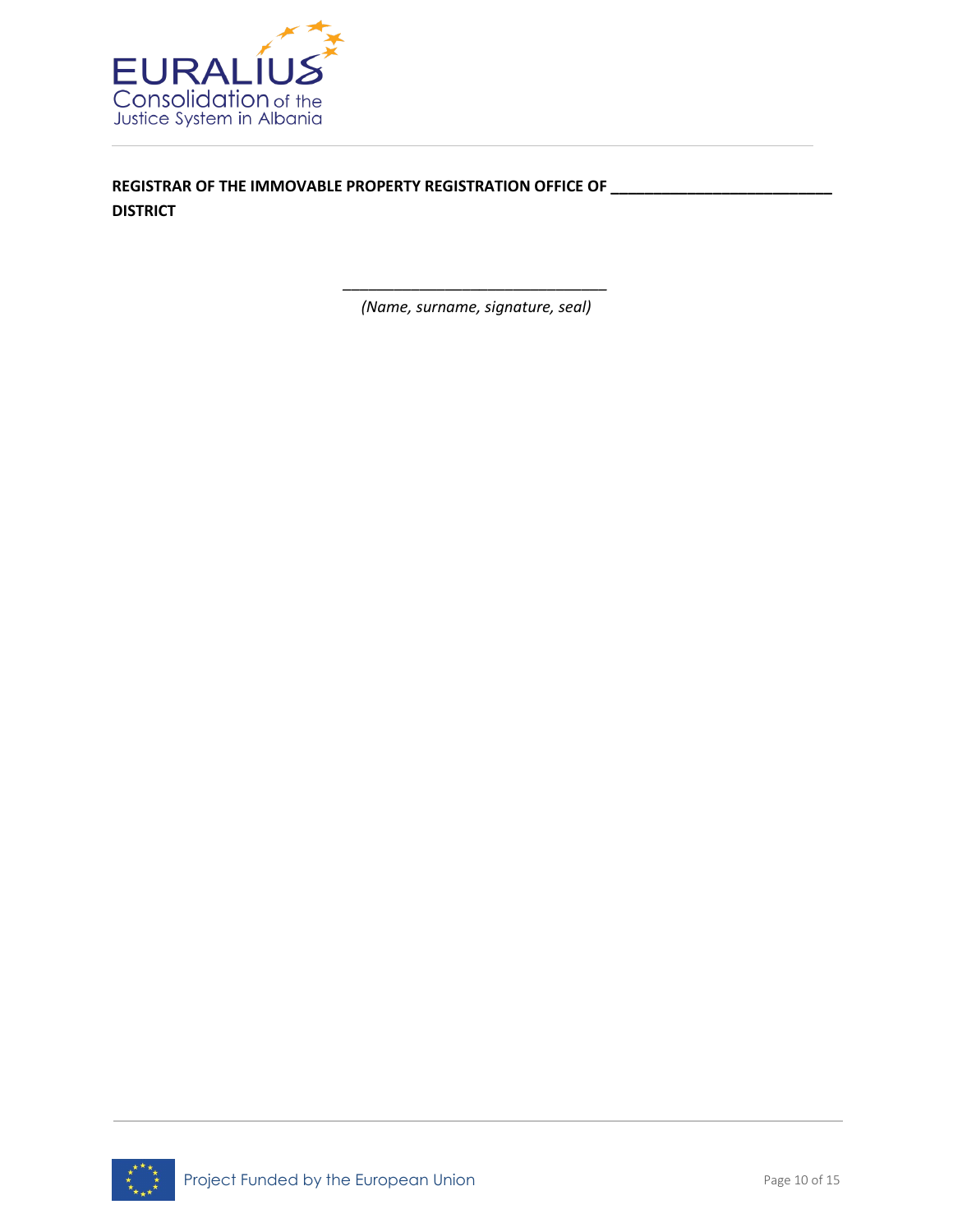

**APPENDIX 2**



## **REPUBLIC OF ALBANIA MINISTRY OF JUSTICE \_\_\_\_\_CENTRAL IMMOVABLE PROPERTY REGISTRATION OFFICE**

Address: Tel.: Tel.: Fax:

**DECISION**

**No.\_\_\_\_\_\_\_\_, dated, \_\_\_\_\_\_\_\_**

#### **ON THE DELETION OF IMMOVABLE PROPERTY ILLEGAL REGISTRATIONS**

Today as of date  $\frac{1}{\frac{1}{\sqrt{2}} \cdot \frac{1}{\sqrt{2}} \cdot \frac{1}{\sqrt{2}}}$ , pursuant to Article 10 of Law No. 7843, dated 13.7.1994 "On immovable property registration", as amended, Articles 192-197, Law No. 7850, dated 29.04.1994 "Civil Code of the Republic of Albania", Law No. 8485, dated 12.05.1999 "Administrative Procedure Code of the Republic of Albania", Article 22, Law No. 9701, dated 02.04.2007 "On some addenda and amendments to Law No. 7843, dated 13.7.1994 "On immovable property registration", as amended," Instruction No. 1, dated 31.01.2007 of the Council of Ministers "On the registration procedures in the immovable property registration offices", in the quality of the Chief Registrar, I took under review:

**Decision:** no. \_\_\_\_\_, dated  $\frac{1}{\sqrt{2}}$  / \_\_\_\_, of the registrar of the immovable property registration office of \_\_\_\_\_\_\_\_\_\_\_\_\_\_\_\_\_\_\_\_\_\_\_\_\_\_\_\_ district, pertaining to the subject/subjects.

**Subject/subjects:**

*(Generalities of the subject having registered immovable property, and the address declared)*

**\_\_\_\_\_\_\_\_\_\_\_\_\_\_\_\_\_\_\_\_\_\_\_\_\_\_\_\_\_\_\_\_\_\_\_\_\_\_\_\_\_\_\_\_\_\_\_\_\_\_\_\_\_\_\_\_\_\_\_\_\_\_\_\_\_\_\_\_\_\_\_\_\_\_\_\_**

**\_\_\_\_\_\_\_\_\_\_\_\_\_\_\_\_\_\_\_\_\_\_\_\_\_\_\_\_\_\_\_\_\_\_\_\_\_\_\_\_\_\_\_\_\_\_\_\_\_\_\_\_\_\_\_\_\_\_\_\_\_\_\_\_\_\_\_\_\_\_\_\_\_\_\_**

**With object:**

*(Object of the registrar's decision and its legal basis)*

After reviewing the reasoning of the decision, the documentation attached, written materials found in file no.......prot., dated........., those created from the correspondence with other institutions, and after I completed the required procedural actions

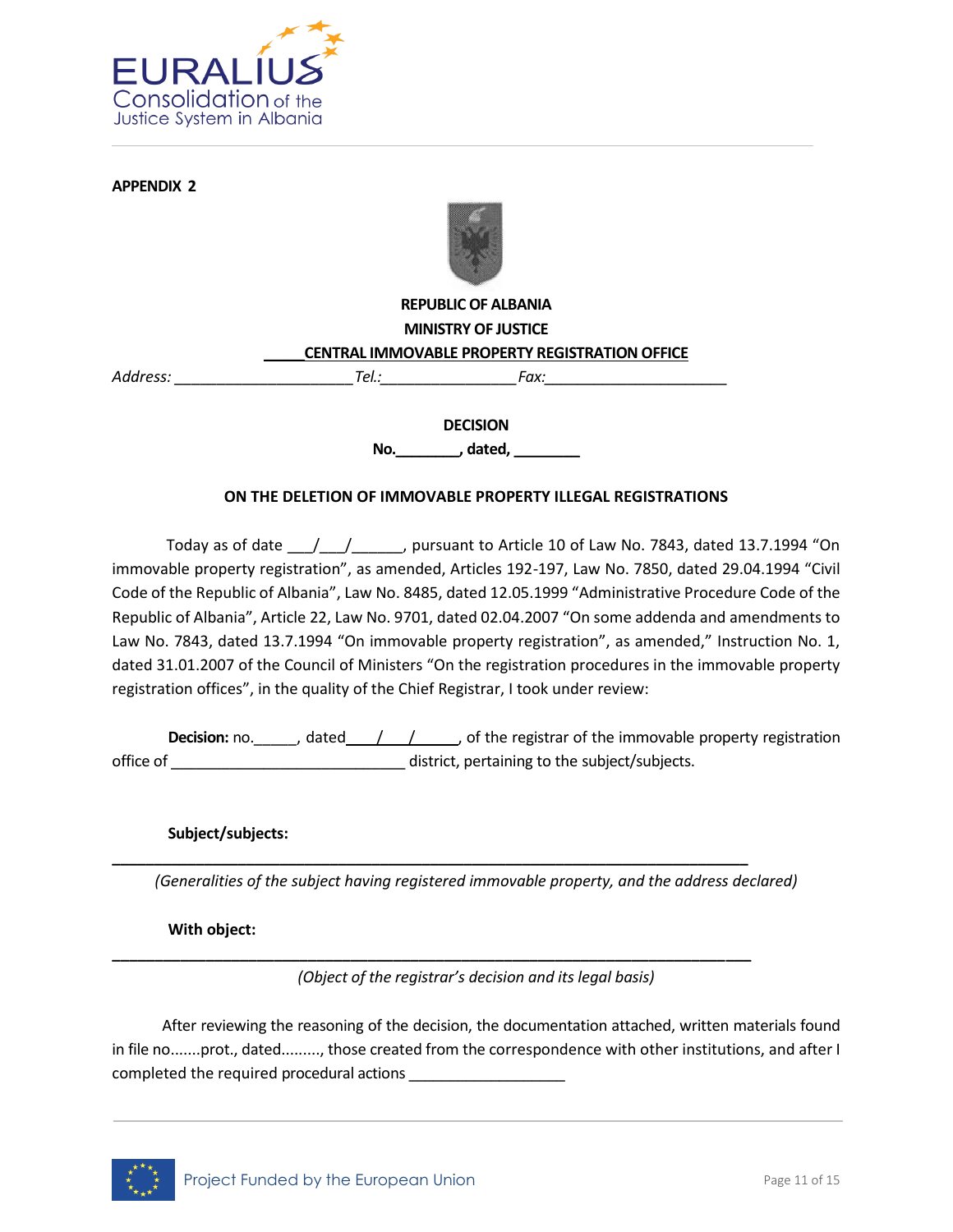

*(such as the administrative investigation of the Appeal Sector, hearing with the parties or their representatives, completion of documentation, confirmation of receipt for third parties or the interested parties, etc.)*

\_\_\_\_\_\_\_\_\_\_\_\_\_\_\_\_\_\_\_\_\_\_\_\_\_\_\_\_\_\_\_\_\_\_\_\_\_\_\_\_\_\_\_\_\_\_\_\_\_\_\_\_\_\_\_\_\_\_\_\_\_\_\_\_\_\_\_\_\_\_\_\_\_\_\_\_\_\_\_\_\_\_\_\_\_\_\_\_

\_\_\_\_\_\_\_\_\_\_\_\_\_\_\_\_\_\_\_\_\_\_\_\_\_\_\_\_\_\_\_\_\_\_\_\_\_\_\_\_\_\_\_\_\_\_\_\_\_\_\_\_\_\_\_\_\_\_\_\_\_\_\_\_\_\_

\_\_\_\_\_\_\_\_\_\_\_\_\_\_\_\_\_\_\_\_\_\_\_\_\_\_\_\_\_\_\_\_\_\_\_\_\_\_\_\_\_\_\_\_\_\_\_\_\_\_\_\_\_\_\_\_\_\_\_\_\_\_\_\_\_\_

\_\_\_\_\_\_\_\_\_\_\_\_\_\_\_\_\_\_\_\_\_\_\_\_\_\_\_\_\_\_\_\_\_\_\_\_\_\_\_\_\_\_\_\_\_\_\_\_\_\_\_\_\_\_\_\_\_\_\_\_\_\_\_\_\_\_

\_\_\_\_\_\_\_\_\_\_\_\_\_\_\_\_\_\_\_\_\_\_\_\_\_\_\_\_\_\_\_\_\_\_\_\_\_\_\_\_\_\_\_\_\_\_\_\_\_\_\_\_\_\_\_\_\_\_\_\_\_\_\_\_\_\_

\_\_\_\_\_\_\_\_\_\_\_\_\_\_\_\_\_\_\_\_\_\_\_\_\_\_\_\_\_\_\_\_\_\_\_\_\_\_\_\_\_\_\_\_\_\_\_\_\_\_\_\_\_\_\_\_\_\_\_\_\_\_\_\_\_\_

\_\_\_\_\_\_\_\_\_\_\_\_\_\_\_\_\_\_\_\_\_\_\_\_\_\_\_\_\_\_\_\_\_\_\_\_\_\_\_\_\_\_\_\_\_\_\_\_\_\_\_\_\_\_\_\_\_\_\_\_\_\_\_\_\_\_

\_\_\_\_\_\_\_\_\_\_\_\_\_\_\_\_\_\_\_\_\_\_\_\_\_\_\_\_\_\_\_\_\_\_\_\_\_\_\_\_\_\_\_\_\_\_\_\_\_\_\_\_\_\_\_\_\_\_\_\_\_\_\_\_\_\_

\_\_\_\_\_\_\_\_\_\_\_\_\_\_\_\_\_\_\_\_\_\_\_\_\_\_\_\_\_\_\_\_\_\_\_\_\_\_\_\_\_\_\_\_\_\_\_\_\_\_\_\_\_\_\_\_\_\_\_\_\_\_\_\_\_\_

\_\_\_\_\_\_\_\_\_\_\_\_\_\_\_\_\_\_\_\_\_\_\_\_\_\_\_\_\_\_\_\_\_\_\_\_\_\_\_\_\_\_\_\_\_\_\_\_\_\_\_\_\_\_\_\_\_\_\_\_\_\_\_\_\_\_

\_\_\_\_\_\_\_\_\_\_\_\_\_\_\_\_\_\_\_\_\_\_\_\_\_\_\_\_\_\_\_\_\_\_\_\_\_\_\_\_\_\_\_\_\_\_\_\_\_\_\_\_\_\_\_\_\_\_\_\_\_\_\_\_\_\_

pursuant to Law no.7843, dated 13.7.1994 "On immovable property registration" as amended,

#### **I HEREBY NOTE THAT:**

#### **I. FACTS ON WHICH THE DECISION IS BASED**

*(Present all the facts that appear in the relevant case and the accompanying documentation in a clear way, etc. Clearly determine the overlapped part or parts remained in area and boundaries, the order of* 

*registration at the IPRO.* \_\_\_\_\_\_\_\_\_\_\_\_\_\_\_\_\_\_\_\_\_\_\_\_\_\_\_\_\_\_\_\_\_\_\_\_\_\_\_\_\_\_\_\_\_\_\_\_\_\_\_\_\_\_\_\_\_\_\_\_\_\_\_\_\_\_\_\_\_\_\_\_\_\_\_\_\_\_\_\_\_\_\_\_\_\_\_\_

\_\_\_\_\_\_\_\_\_\_\_\_\_\_\_\_\_\_\_\_\_\_\_\_\_\_\_\_\_\_\_\_\_\_\_\_\_\_\_\_\_\_\_\_\_\_\_\_\_\_\_\_\_\_\_\_\_\_\_\_\_\_\_\_\_\_\_\_\_\_\_\_\_\_\_\_\_\_\_\_\_\_\_\_\_\_\_\_

\_\_\_\_\_\_\_\_\_\_\_\_\_\_\_\_\_\_\_\_\_\_\_\_\_\_\_\_\_\_\_\_\_\_\_\_\_\_\_\_\_\_\_\_\_\_\_\_\_\_\_\_\_\_\_\_\_\_\_\_\_\_\_\_\_\_\_\_\_\_\_\_\_\_\_\_\_\_\_\_\_\_\_\_\_\_\_\_

\_\_\_\_\_\_\_\_\_\_\_\_\_\_\_\_\_\_\_\_\_\_\_\_\_\_\_\_\_\_\_\_\_\_\_\_\_\_\_\_\_\_\_\_\_\_\_\_\_\_\_\_\_\_\_\_\_\_\_\_\_\_\_\_\_\_\_\_\_\_\_\_\_\_\_\_\_\_\_\_\_\_\_\_\_\_\_\_

\_\_\_\_\_\_\_\_\_\_\_\_\_\_\_\_\_\_\_\_\_\_\_\_\_\_\_\_\_\_\_\_\_\_\_\_\_\_\_\_\_\_\_\_\_\_\_\_\_\_\_\_\_\_\_\_\_\_\_\_\_\_\_\_\_\_\_\_\_\_\_\_\_\_\_\_\_\_\_\_\_\_\_\_\_\_\_\_

\_\_\_\_\_\_\_\_\_\_\_\_\_\_\_\_\_\_\_\_\_\_\_\_\_\_\_\_\_\_\_\_\_\_\_\_\_\_\_\_\_\_\_\_\_\_\_\_\_\_\_\_\_\_\_\_\_\_\_\_\_\_\_\_\_\_\_\_\_\_\_\_\_\_\_\_\_\_\_\_\_\_\_\_\_\_\_\_

\_\_\_\_\_\_\_\_\_\_\_\_\_\_\_\_\_\_\_\_\_\_\_\_\_\_\_\_\_\_\_\_\_\_\_\_\_\_\_\_\_\_\_\_\_\_\_\_\_\_\_\_\_\_\_\_\_\_\_\_\_\_\_\_\_\_\_\_\_\_\_\_\_\_\_\_\_\_\_\_\_\_\_\_\_\_\_\_

\_\_\_\_\_\_\_\_\_\_\_\_\_\_\_\_\_\_\_\_\_\_\_\_\_\_\_\_\_\_\_\_\_\_\_\_\_\_\_\_\_\_\_\_\_\_\_\_\_\_\_\_\_\_\_\_\_\_\_\_\_\_\_\_\_\_\_\_\_\_\_\_\_\_\_\_\_\_\_\_\_\_\_\_\_\_\_\_

\_\_\_\_\_\_\_\_\_\_\_\_\_\_\_\_\_\_\_\_\_\_\_\_\_\_\_\_\_\_\_\_\_\_\_\_\_\_\_\_\_\_\_\_\_\_\_\_\_\_\_\_\_\_\_\_\_\_\_\_\_\_\_\_\_\_\_\_\_\_\_\_\_\_\_\_\_\_\_\_\_\_\_\_\_\_\_\_

#### **II. APPLICABLE LAW**

*(Mention the provisions of legal and sub-legal acts in an appropriate manner, based on which you will give the decision by writing all the parts of these provisions.)*

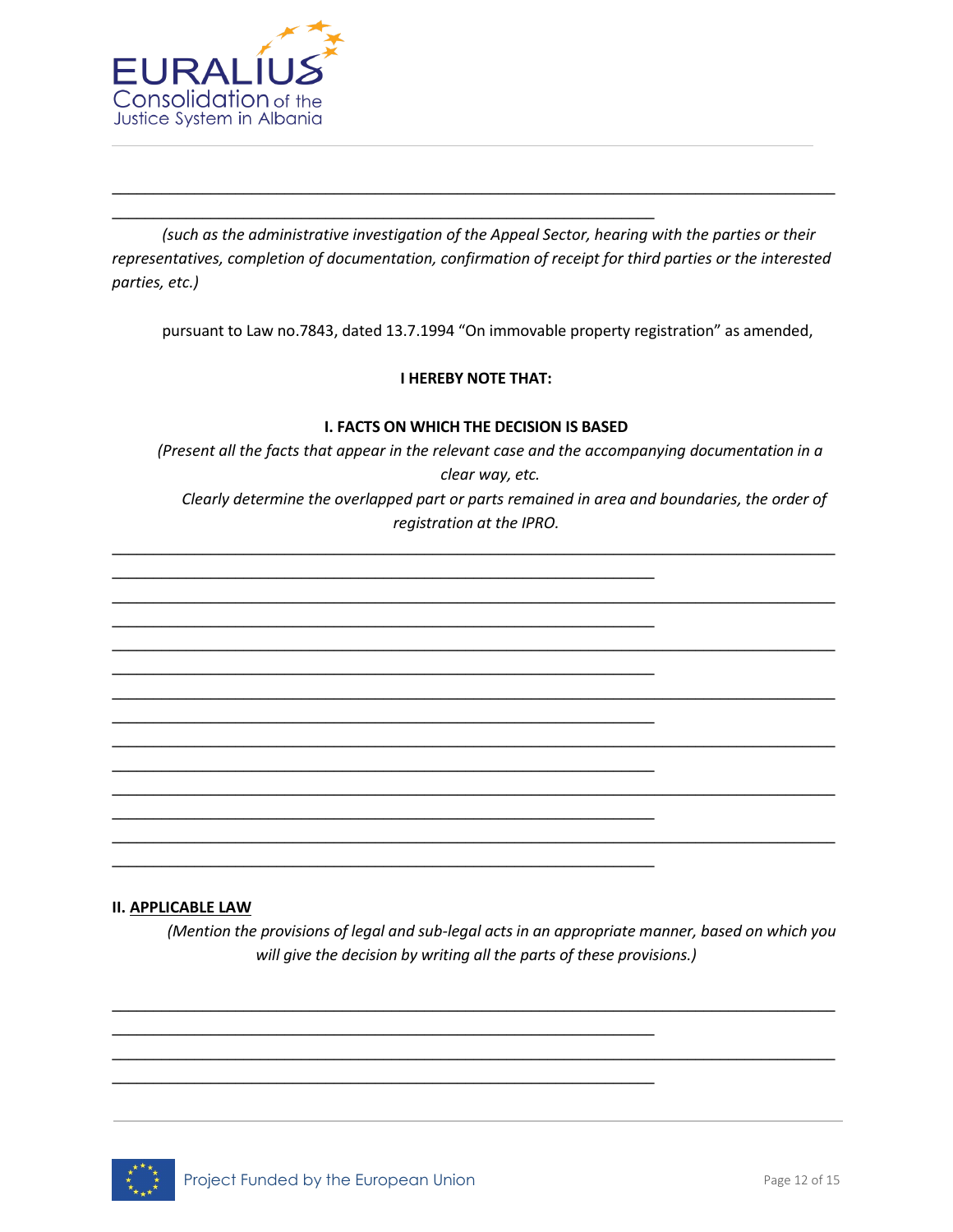

#### **III. LEGAL ANALYSIS OF FACTS**

(Give all the arguments and your reasoning related to compliance or not with the applicable law of the facts set out in the decision of the registrar.)

#### **IV. CONCLUSION**

(Present a brief conclusion if you accept or not the registration status, fully or partially, after the legal analysis of facts that you have made.)

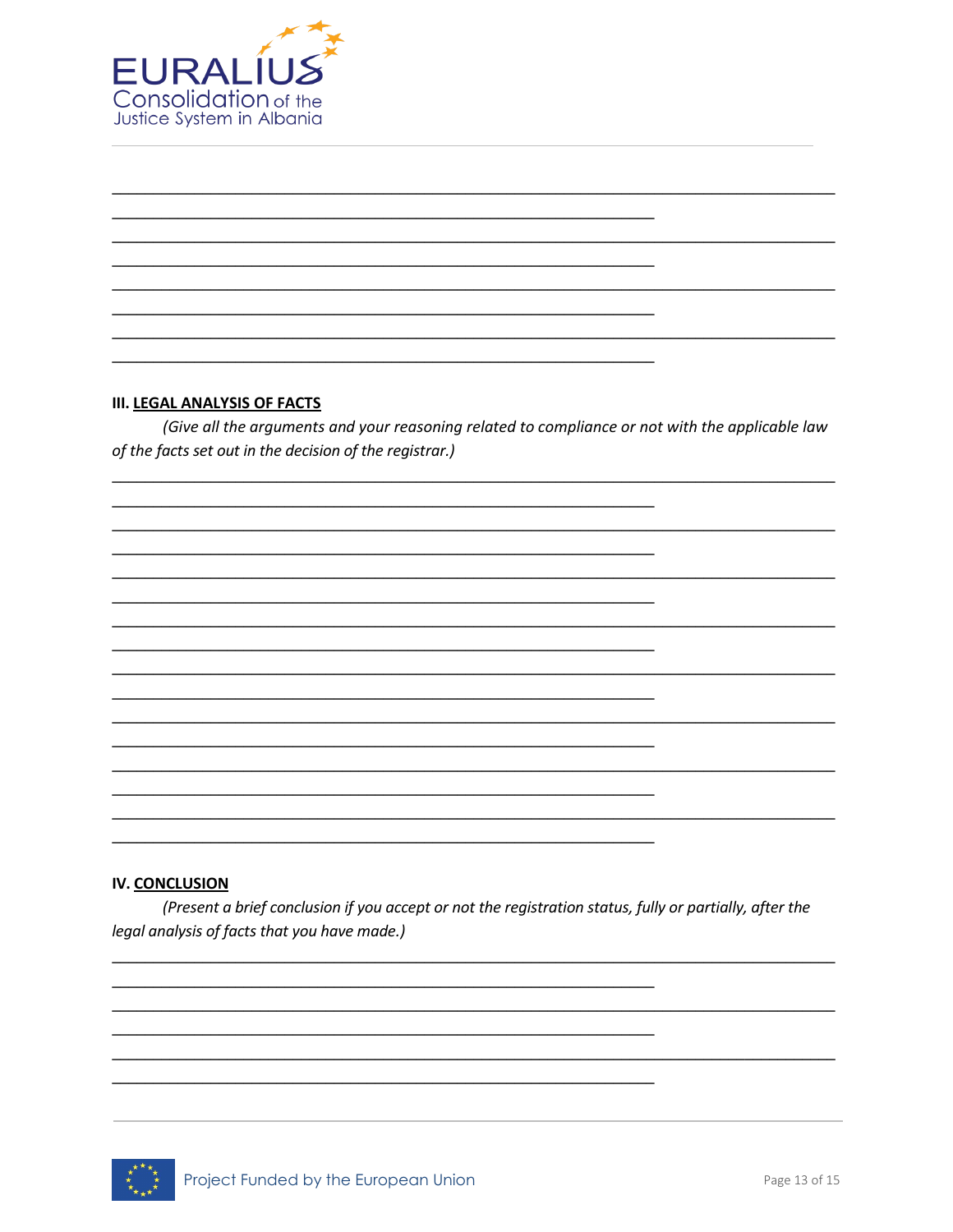

## **FOR THESE REASONS,**

\_\_\_\_\_\_\_\_\_\_\_\_\_\_\_\_\_\_\_\_\_\_\_\_\_\_\_\_\_\_\_\_\_\_\_\_\_\_\_\_\_\_\_\_\_\_\_\_\_\_\_\_\_\_\_\_\_\_\_\_\_\_\_\_\_\_\_\_\_\_\_\_\_\_\_\_\_\_\_\_\_\_\_\_\_\_\_\_

\_\_\_\_\_\_\_\_\_\_\_\_\_\_\_\_\_\_\_\_\_\_\_\_\_\_\_\_\_\_\_\_\_\_\_\_\_\_\_\_\_\_\_\_\_\_\_\_\_\_\_\_\_\_\_\_\_\_\_\_\_\_\_\_\_\_\_\_\_\_\_\_\_\_\_\_\_\_\_\_\_\_\_\_\_\_\_\_

\_\_\_\_\_\_\_\_\_\_\_\_\_\_\_\_\_\_\_\_\_\_\_\_\_\_\_\_\_\_\_\_\_\_\_\_\_\_\_\_\_\_\_\_\_\_\_\_\_\_\_\_\_\_\_\_\_\_\_\_\_\_\_\_\_\_

\_\_\_\_\_\_\_\_\_\_\_\_\_\_\_\_\_\_\_\_\_\_\_\_\_\_\_\_\_\_\_\_\_\_\_\_\_\_\_\_\_\_\_\_\_\_\_\_\_\_\_\_\_\_\_\_\_\_\_\_\_\_\_\_\_\_

based on the above and pursuant to Article 10 of Law No. 7843, dated 13.7.1994 "On immovable property registration", as amended, Articles 192-197 of Law No. 7850, dated 29.04.1994 "Civil Code of the Republic of Albania", Law No. 8485, dated 12.05.1999 "Administrative Procedure Code of the Republic of Albania", in the quality of the Chief Registrar,

#### **I DECIDED:**

a) *(one of the cases below)*

I. Upholding decision no. \_\_\_\_\_\_\_\_\_\_\_\_, dated  $\frac{1}{\sqrt{1-\frac{1}{n}}}$  of the immovable property registration office registrar \_\_\_\_\_\_\_\_\_\_\_\_\_ district and approval of the registrar's request for the deletion of registrations

*(full and accurate description of the property, including the relevant area and boundaries according to the legal documentation),*

\_\_\_\_\_\_\_\_\_\_\_\_\_\_\_\_\_\_\_\_\_\_\_\_\_\_\_\_\_\_\_\_\_\_\_\_\_\_\_\_\_\_\_\_\_\_\_\_\_\_\_\_\_\_\_\_\_\_\_\_\_\_\_\_\_\_\_\_\_\_\_\_\_\_\_\_\_\_\_\_\_\_\_\_\_\_\_\_

\_\_\_\_\_\_\_\_\_\_\_\_\_\_\_\_\_\_\_\_\_\_\_\_\_\_\_\_\_\_\_\_\_\_\_\_\_\_\_\_\_\_\_\_\_\_\_\_\_\_\_\_\_\_\_\_\_\_\_\_\_\_\_\_\_\_\_\_\_\_\_\_\_\_\_\_\_\_\_\_\_\_\_\_\_\_\_\_

\_\_\_\_\_\_\_\_\_\_\_\_\_\_\_\_\_\_\_\_\_\_\_\_\_\_\_\_\_\_\_\_\_\_\_\_\_\_\_\_\_\_\_\_\_\_\_\_\_\_\_\_\_\_\_\_\_\_\_\_\_\_\_\_\_\_\_\_\_\_\_\_\_\_\_\_\_\_\_\_\_\_\_\_\_\_\_\_

\_\_\_\_\_\_\_\_\_\_\_\_\_\_\_\_\_\_\_\_\_\_\_\_\_\_\_\_\_\_\_\_\_\_\_\_\_\_\_\_\_\_\_\_\_\_\_\_\_\_\_\_\_\_\_\_\_\_\_\_\_\_\_\_\_\_\_\_\_\_\_\_\_\_\_\_\_\_\_\_\_\_\_\_\_\_\_\_

*\_\_\_\_\_\_\_\_\_\_\_\_\_\_\_\_\_\_\_\_\_\_\_\_\_\_\_\_\_\_\_\_\_\_\_\_\_\_\_\_\_\_\_\_\_\_\_\_\_\_\_\_\_\_\_\_\_\_\_\_\_\_\_\_\_\_\_\_\_\_\_\_\_\_\_* 

\_\_\_\_\_\_\_\_\_\_\_\_\_\_\_\_\_\_\_\_\_\_\_\_\_\_\_\_\_\_\_\_\_\_\_\_\_\_\_\_\_\_\_\_\_\_\_\_\_\_\_\_\_\_\_\_\_\_\_\_\_\_\_\_\_\_

\_\_\_\_\_\_\_\_\_\_\_\_\_\_\_\_\_\_\_\_\_\_\_\_\_\_\_\_\_\_\_\_\_\_\_\_\_\_\_\_\_\_\_\_\_\_\_\_\_\_\_\_\_\_\_\_\_\_\_\_\_\_\_\_\_\_

\_\_\_\_\_\_\_\_\_\_\_\_\_\_\_\_\_\_\_\_\_\_\_\_\_\_\_\_\_\_\_\_\_\_\_\_\_\_\_\_\_\_\_\_\_\_\_\_\_\_\_\_\_\_\_\_\_\_\_\_\_\_\_\_\_\_

\_\_\_\_\_\_\_\_\_\_\_\_\_\_\_\_\_\_\_\_\_\_\_\_\_\_\_\_\_\_\_\_\_\_\_\_\_\_\_\_\_\_\_\_\_\_\_\_\_\_\_\_\_\_\_\_\_\_\_\_\_\_\_\_\_\_

in charge of the subject/subjects

*(Generalities of the subject/subjects. In case of its legal heir/s, to be also mentioned the number and the date of the heritage proof and the pertaining parts of each one, enumerated as per the heritage proof),*

II. Partial approval of decision no.  $\frac{1}{2}$ , dated  $\frac{1}{2}$  of the immovable property registration office registrar of \_\_\_\_\_\_\_\_\_\_\_\_\_\_\_\_\_ district and ordering the deletion of the registrations, as follows hereunder: